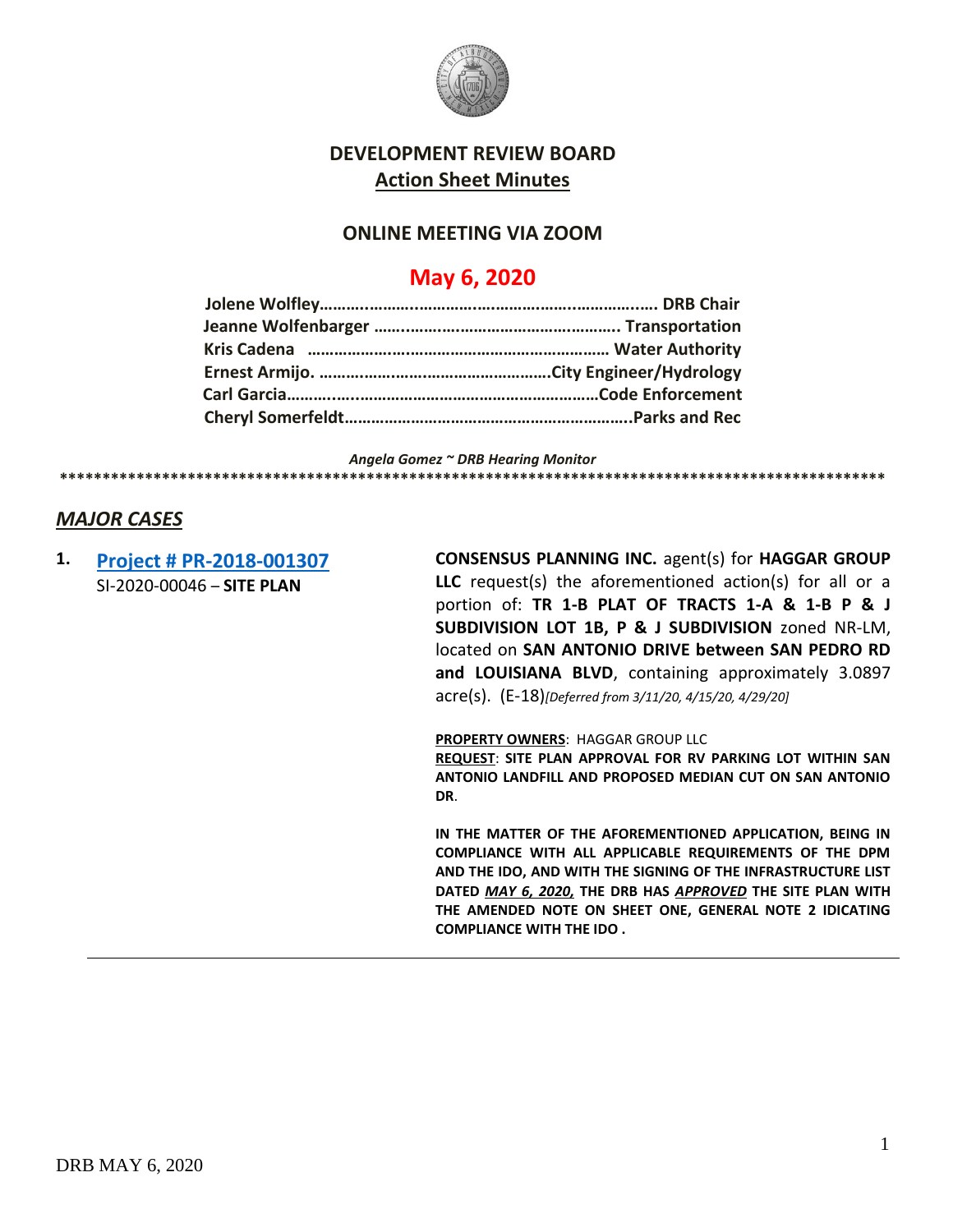**2. [Project # PR-2020-003470](http://data.cabq.gov/government/planning/DRB/PR-2020-003470/DRB%20Submittals/)** SI-2020-00055 – **SITE PLAN BECCA SNYDER, BARBARA FELIX ARCH + DESIGN** agent(s) for **RED SHAMROCK 4 LLC, TRISH KVERN** request(s) the aforementioned action(s) for all or a portion of: **LT 1 PLAT OF LOTS 1 THRU 9 COORS PAVILION (BEING A REPLAT OF TRACT X-1-A2, UNIVERSITY OF ALBUQUERQUE URBAN CENTER),** zoned NR-C, located at **4121 COORS BLVD NW between ST. JOSEPHS DR and MILNE RD**, containing approximately 1.0172 acre(s). (F-11)*[Deferred from 4/15/20]* **PROPERTY OWNERS**: RED SHAMROCK 4 LLC **REQUEST**: **SITE PLAN DRB IN THE MATTER OF THE AFOREMENTIONED APPLICATION, BEING IN COMPLIANCE WITH ALL APPLICABLE REQUIREMENTS OF THE DPM AND THE IDO, THE DRB HAS** *APPROVED* **THE SITE PLAN WITH THE CONDITION THAT NMDOT PERMIT BE OBTAINED PRIOR TO BUILDING PERMIT FOR SIDEWALK CONNECTION AND ANY WORK PERFORMED WITHIN COORS BLVD. 3**. **[Project # PR-2020-003259](http://data.cabq.gov/government/planning/DRB/PR-2020-003259/DRB%20Submittals/PR-2020-003259_Feb_12_2020/Application/)** SI-2020-00016 **– SITE PLAN JEREMY SHELTON for DEKKER, PERICH, SABATINI** agent(s) for **PRESBYTERIAN HEALTHCARE SERVICES** request(s) the aforementioned action(s) for all or a portion of: **TRACT 1-A-1-A PLAT OF TRACTS 1-A-1-A & 1-A-1-B HONEYWELL SITE,** zoned NR-LM, located at **9201 SAN MATEO BLVD NE between SAN MATEO BLVD NE and SAN DIEGO AVE NE**, containing approximately 59.696 acre(s). (B-17) *[Deferred from 2/12/20, 3/4/20, 4/8/20, 4/22/20, 4/29/20]* **PROPERTY OWNERS**: HONEYWELL INTERNATIONAL INC C/O ALTUS GROUP US **REQUEST**: **SITE PLAN DRB DEFERRED TO MAY 13TH, 2020**

#### *MINOR CASES*

**4. [Project # PR-2019-003221](http://data.cabq.gov/government/planning/DRB/PR-2019-003221/DRB%20Submittals/PR-2020-003221_May_06_2020/Application/PR-2019-00130%20FINAL%20PLAT%20SUBMITTAL.pdf)** SD-2020-00078 – **PRELIMINARY/FINAL PLAT**

**CARTESIAN SURVEYS INC.** agent(s) for **CRAIG KEMPER** request(s) the aforementioned action(s) for all or a portion of: **LOTS 7 & 8, INTERSTATE INDUSTRIAL TRACT,** zoned NR-LM, located at **4015 HAWKINS ST. NE between WASHINGTON ST NE and JEFFERSON ST NE,** containing approximately 2.0314 acre(s). (D-17)

**PROPERTY OWNERS**: K7J LTD. CO **REQUEST**: **LOT LINE ELIMINATION, GRANT EASEMENTS**

**DEFERRED TO JUNE 3RD , 2020.**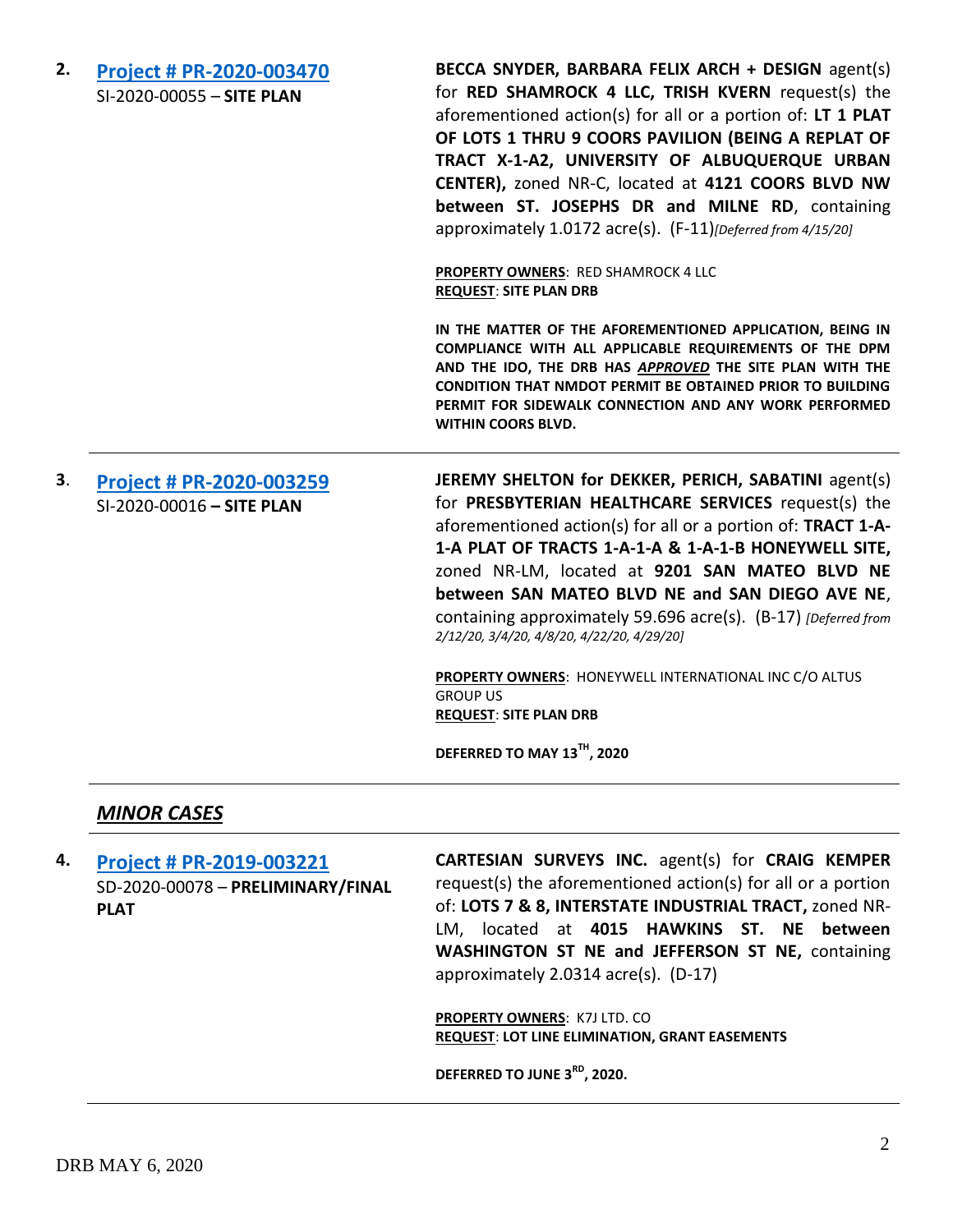| 5. | Project # PR-2018-001501<br>SD-2020-00077 - PRELIMINARY/FINAL<br><b>PLAT</b><br>VA-2019-00290 - WAIVER SIDEWALK<br>VA-2019-00289 - WAIVER STREET<br>(waivers deferred from 4/29/20) | <b>ISAACSON &amp; ARFMAN, INC agent(s) for MONTANO FAMILY</b><br>HOMES LLC request(s) the aforementioned action(s) for all<br>or a portion of: TRACT 6-A-2, NORTH FOURTH ST<br>HOMESITES ADDN, zoned R-1C, located at 712 MONTANO<br>RD NW between 9TH ST NW AND HARWOOD LATERAL,<br>containing approximately 1.7 acre(s). (F-14)<br>PROPERTY OWNERS: MONTANO FAMILY HOMES LLC, TIM NISLY<br>REQUEST: MINOR SUBDIVISION PRELIMINARY PLAT APPROVAL<br>DEFERRED TO JUNE 3RD, 2020.                                                                                                                                     |
|----|-------------------------------------------------------------------------------------------------------------------------------------------------------------------------------------|----------------------------------------------------------------------------------------------------------------------------------------------------------------------------------------------------------------------------------------------------------------------------------------------------------------------------------------------------------------------------------------------------------------------------------------------------------------------------------------------------------------------------------------------------------------------------------------------------------------------|
| 6. | <b>Project # PR-2019-003084</b><br>SD-2020-00063 - PRELIMINARY/FINAL<br><b>PLAT</b>                                                                                                 | PAULA DAL SANTO agent(s) for UNITED STATES POSTAL<br><b>SERVICE</b> request(s) the aforementioned action(s) for all or a<br>portion of: LOTS 17A, 18A, and 19A BLOCK 11, LOTS<br>16,17,9A and a PORTION OF LOT 8A in BLOCK 13 and<br>TRACT F, TIMOTEO CHAVEZ ADDITION, zoned MX-M & NR-<br>C, located at 2505 GRACELAND DR between GRACELAND<br>DR and MORNINGSIDE DR, containing approximately 5.195<br>acre(s). (H-17)[Deferred from 3/11/20, 4/8/20]<br>PROPERTY OWNERS: PAULA DAL SANTO, EDWARD ANLIAN and<br>UNITED STATES POSTAL SERVICE<br><b>REQUEST: LOT LINE ADJUSTMENT</b><br>DEFERRED TO JULY 8TH, 2020. |
| 7. | Project #PR-2019-002519<br>SD-2019-00122 - PRELIMINARY/FINAL<br><b>PLAT</b>                                                                                                         | JAG PLANNING AND ZONING, LLC agent(s) for PORFIE O.<br><b>MALDONADO</b> request(s) the aforementioned action(s) for<br>all or a portion of LOTS 1-A AND 2-A, BLOCK A, ANDERSON<br>& THAXTON'S REPLAT OF A PORTION OF TORREON<br>ADDITION, zoned NR-C, located at 801 & 813 GIBSON<br>BLVD SE, east of EDITH BLVD SE and west of I-40,<br>containing approximately 0.7346 acre(s). (L-14) [Deferred from<br>7/10/19, 7/31/19, 8/14/19, 10/23/19]<br><b>PROPERTY OWNERS: MALDONADO PORFIE O &amp; LESLIE A</b><br><b>REQUEST: LOT LINE ADJUSTMENT</b><br>DEFERRED TO MAY 20TH, 2020.                                   |

## *SKETCH PLAT*